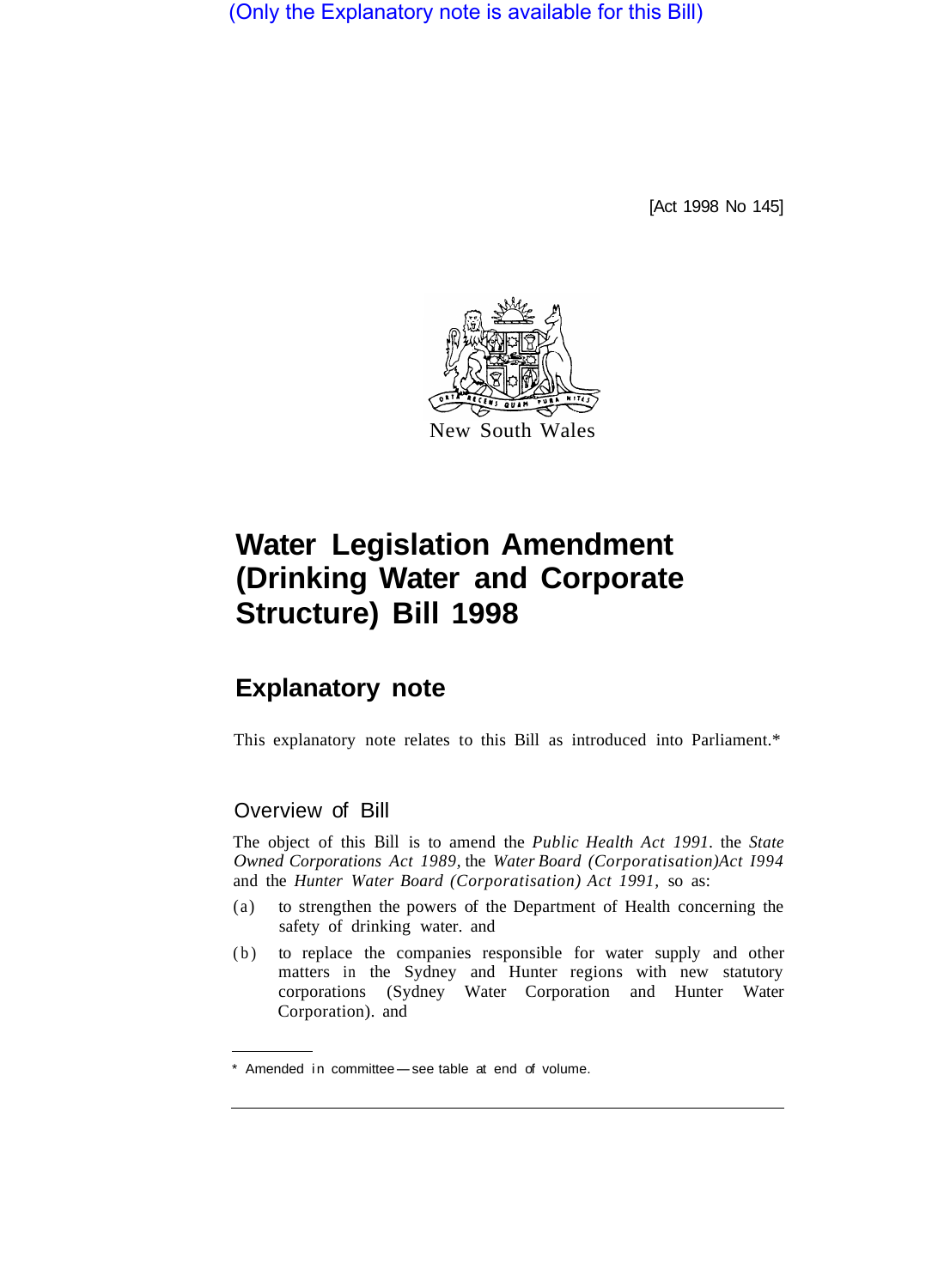Water Legislation Amendment (Drinking Water and Corporate Structure) Bill 1998 [Act 1998 No 145]

Explanatory note

- (c) to disestablish those companies as company State owned corporations ("company SOCs") and to establish the new statutory corporations as statutory State owned corporations ("statutory SOCs"), and
- (d) to facilitate the giving of certain directions to boards of statutory SOCs and the compliance by them with any such directions.

### Outline of provisions

**Clause 1** sets out the name (also called the short title) of the proposed Act.

**Clause 2** provides for the commencement of the proposed Act on a day or days to be appointed by proclamation.

**Clause 3** is a formal provision giving effect to the amendments to the *Public Health Act 1991* set out in Schedule 1.

**Clause 4** is a formal provision giving effect to the amendments to the *State Owned Corporations Act 1989* set out in Schedule 2.

**Clause 5** is a formal provision giving effect to the amendments to the *Water Board (Corporatisation) Act 1994* set out in Schedule 3.

**Clause 6** is a formal provision giving effect to the amendments to the *Hunter Water Board (Corporatisation) Act 1991* set out in Schedule 4.

**Clause 7** is a formal provision giving effect to the amendments to Acts as set out in Schedule 5.

**Clause 8** contains a transitional provision to deal with the possibility that references may be made in legislation to a new statutory corporation before the corresponding company ceases to be a State owned corporation. The clause treats such a reference as extending to the company.

**Clause 9** provides that notes in the proposed Act do not form part of the Act.

#### **Schedule 1 Amendment of Public Health Act 1991**

**Schedule 1 [1]** replaces the current heading (Health risks) to Part 2 of the *Public Health Act 1991* (the principal Act) in consequence of the proposed insertion of the new Part 2A (Safety of drinking water) by Schedule 1 [3].

**Schedule 1 [2]** repeals section 7 (Closure of water supply) of the principal Act. The section is proposed to be re-enacted in the proposed new Part 2A.

**Schedule 1 [3]** inserts proposed Part 2A (sections 10A-10M).

Proposed section 10A defines certain terms (including *boil water advice*. *drinking water* and *supplier of drinking water)* for the purposes of the proposed Part.

Explanatory note page 2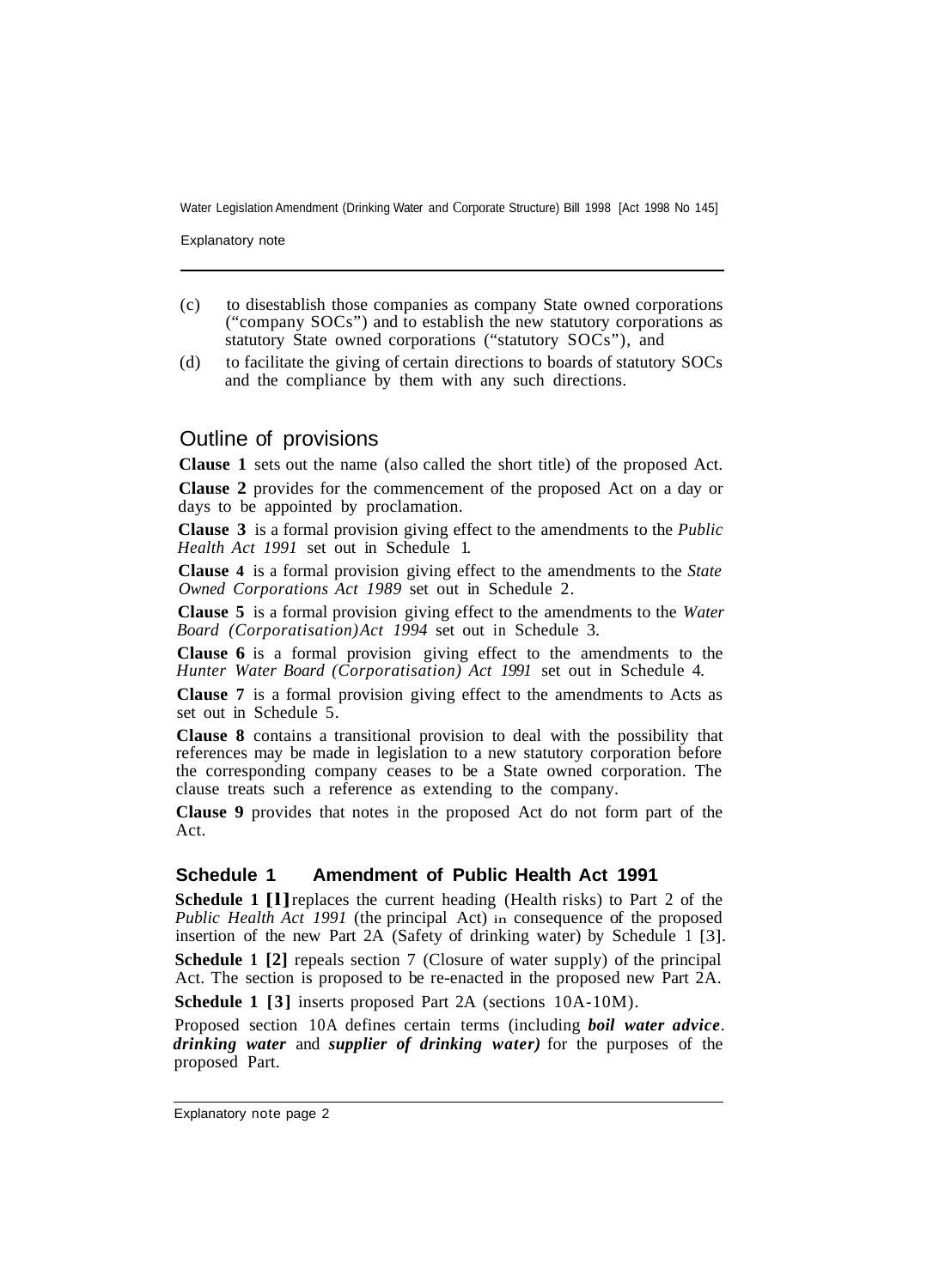Water Legislation Amendment (Drinking Water and Corporate Structure) Bill 1998 [Act 1998 No 145]

Explanatory note

Proposed section 10B provides that the Chief Health Officer of the Department of Health (the Chief Health Officer) may from time to time prepare advice for the benefit of the public concerning the safety of available drinking water (or drinking water available from a particular supplier). The advice is to be provided to the relevant supplier and issued to the public by it in the form and manner specified by the Director-General of the Department of Health (the Director-General). However, the Chief Health Officer may also issue the advice to the public.

Proposed section 10C enables the Chief Health Officer to require a supplier of drinking water to retract or correct any information or advice relating to the safety of drinking water issued to the public by or on behalf of the supplier if the Chief Health Officer considers the information or advice to be misleading.

Proposed section 10D makes it clear that the Chief Health Officer may delegate any of his or her functions (other than the power of delegation).

Proposed section 10E permits the Director-General to declare that, in relation to a particular supplier of drinking water. the function of determining whether or not a "boil water advice" should be issued or withdrawn (and of determining the additional information (if any) that is to be provided in connection with such an advice). is to be exercised only by the Chief Health Officer. (However. the Chief Health Officer may delegate the power to exercise that function.) Such declarations are taken to have been made in respect of Sydney Water Corporation and Hunter Water Corporation on the commencement of the proposed section.

Proposed section 10F empowers a person authorised by the Director-General for the purposes of the proposed section to enter premises of a supplier of drinking water and carry out the various examinations and inspections. and take the various samples. recordings and copies of records. specified in the proposed section.

Proposed section 10G empowers the Director-General to require a supplier of drinking water to carry out various tests in relation to water that it has available for supply.

Proposed section 10H enables the Director-General to require a supplier of drinking water to produce certain information to the Director-General (including the results of any tests carried out under proposed section 10G).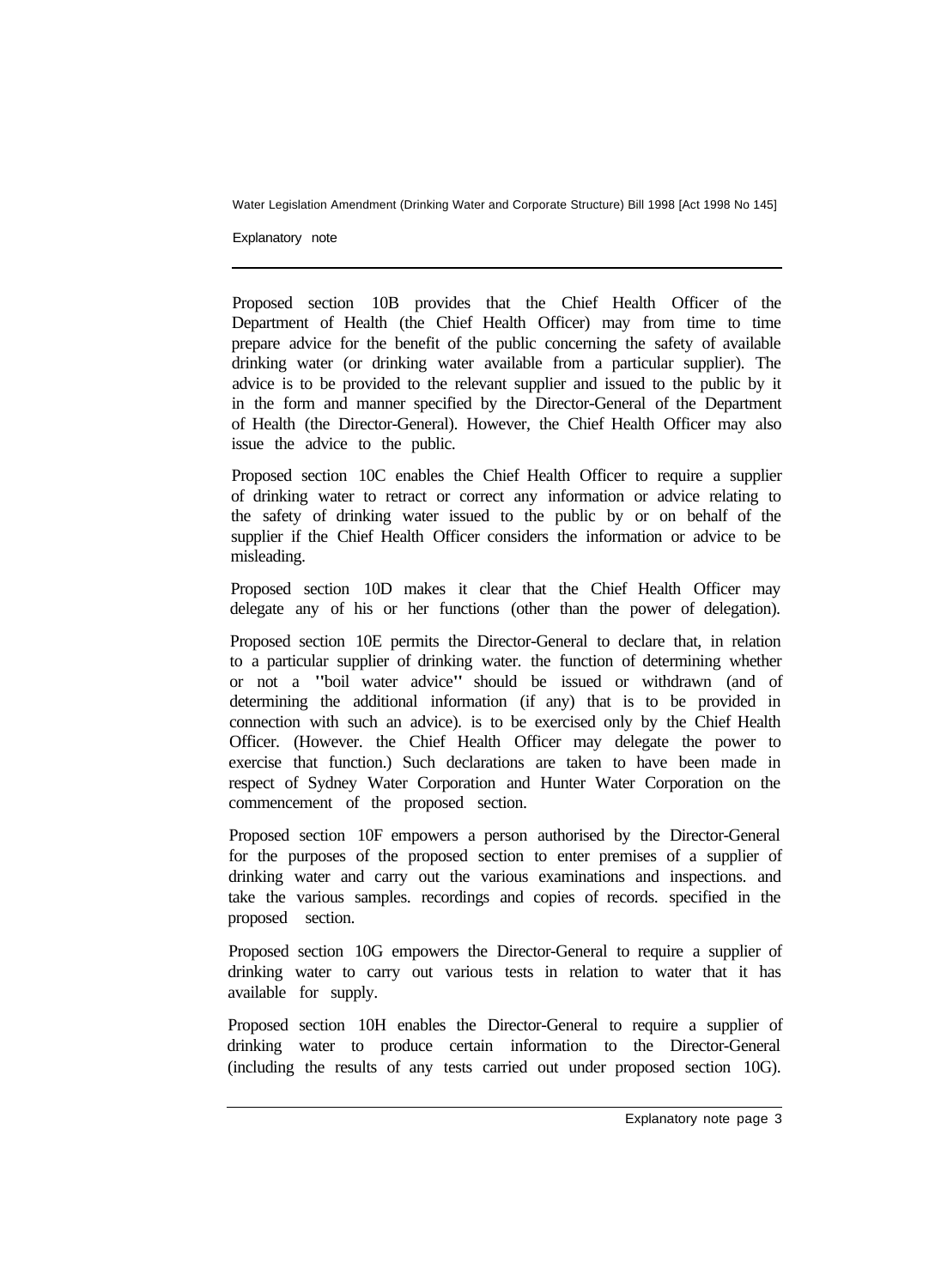Water Legislation Amendment (Drinking Water and Corporate Structure) Bill 1998 (Act 1998 No 145]

Explanatory note

Proposed section 101 re-enacts section 7 (Closure of water supply) with modifications and additions. The proposed section allows the Minister administering the Act to give certain directions in relation to drinking water that the Minister has reason to suspect is not fit for human consumption and any other water that the Minister suspects on reasonable grounds constitutes (or is likely to constitute) a risk to public health. However, before giving such a direction to certain suppliers of drinking water (or to a person who treats or supplies water on behalf of any of those suppliers). the Minister must consult with the Minister administering the Act under which the supplier is constituted (and, in the case of local councils and county councils. with the Minister administering the *Water Supply Authorities Act 1987* as well as the Minister administering the *Local Government Act 1993).* 

Proposed section 10J protects the State of New South Wales, Ministers of the Crown in right of New South Wales and officers of the Department of Health from any action. liability, claim or demand arising from the provision of any information or advice concerning drinking water by the Chief Health Officer exercising certain functions under proposed Part 2A for the purpose of executing the principal Act.

Proposed section 10K is an evidentiary provision. It provides that a certificate signed by the Minister, the Director-General or the Chief Health Officer to the effect that the signatory gave a specified direction to a specified person on a specified day is admissible in evidence and is prima facie evidence of the facts stated in it.

Proposed section 10L provides that proceedings for offences under the proposed Part may be dealt with summarily by the Supreme Court in its summary jurisdiction. The proceedings may be commenced at any time within 2 years after the date of the alleged offence.

Proposed section 10M empowers the making of regulations concerning specific matters dealt with by the proposed Part.

**Schedule 1 [4]** makes a consequential amendment to section 79 (Proceedings) for offences).

**Schedule 1 [5]** amends Schedule 4 (Savings and transitional provisions) to the principal Act so as to allow the making of savings and transitional provisions consequent on the enactment of proposed Schedule 1. **Schedule 1 [6]** makes a consequential amendment.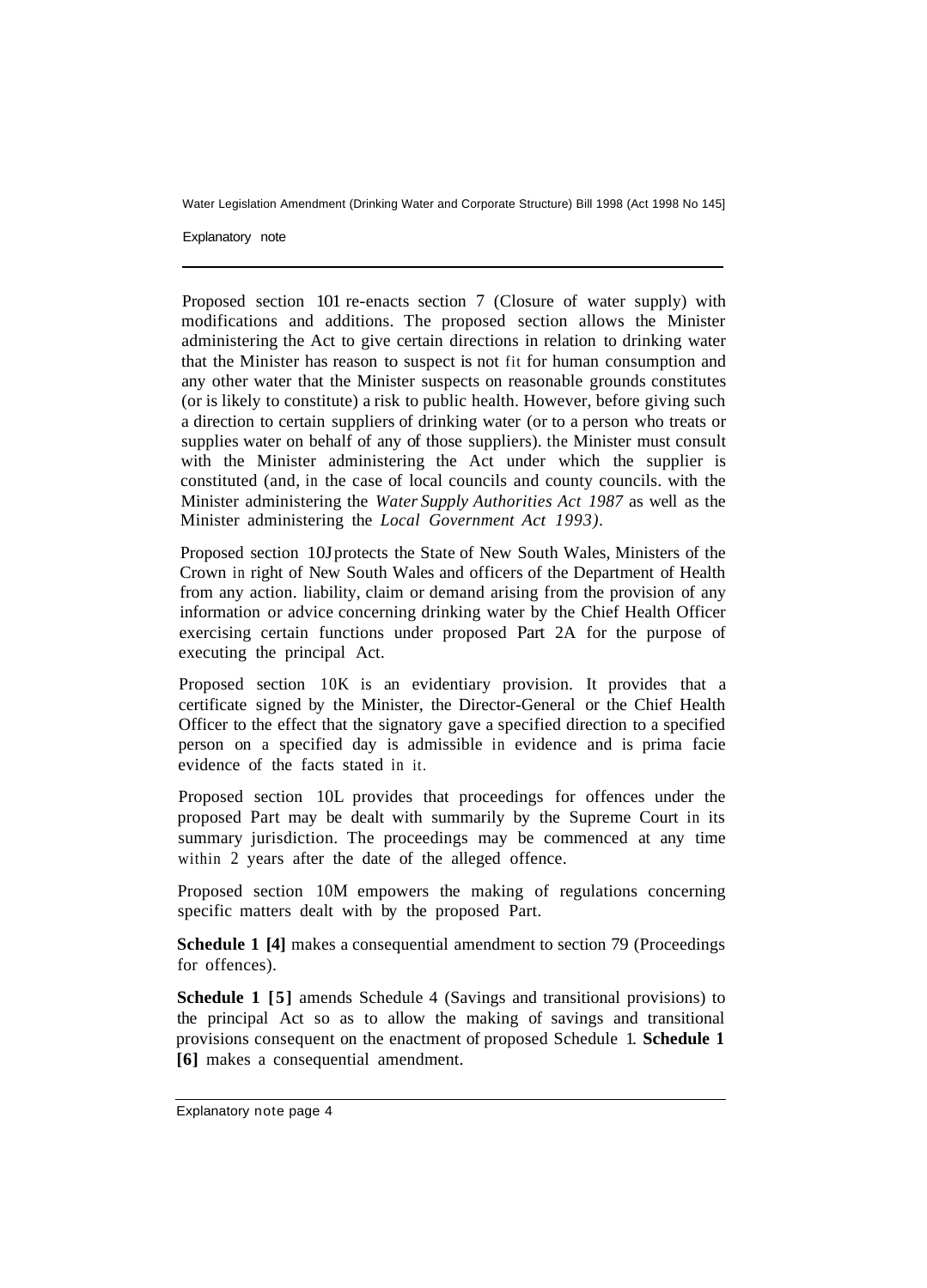WaterLegislation Amendment (Drinking Water and Corporate Structure) Bill 1998 [Act 1998 No 145]

Explanatory note

#### **Schedule 2 Amendment of State Owned Corporations Act 1989**

Part 1 of Schedule 2 deals with the status of the companies mentioned in the Overview above as company SOCs.

**Schedule 2 [1]** and **[2]** omit the names of the companies from Schedule 1 to the *State Owned Corporations Act 1989.* This will have the effect of disestablishing the companies as company SOCs, as the expression *company SOC* is defined in the Act as "a company for the time being specified in Schedule 1".

Part 2 of Schedule 2 makes other amendments to the Act.

**Schedule 2 [3]** makes it clear that directors and other officers of a SOC have no personal liability in connection with anything done to comply with a public sector policy notified to the board by the portfolio Minister under the Act. a direction of the portfolio Minister given in the public interest to the board under the Act. or a request of the portfolio Minister under the Act to the board for information relating to the affairs of the SOC or of its subsidiaries.

**Schedule 2 [4]** makes a consequential amendment to the Act.

The Act will also be amended by provisions proposed to be inserted into the Acts being amended by Schedules 3 and 4 to the proposed Act. These amendments will insert the names of the new statutory corporations into Schedule 5 to the Act.

#### **Schedule 3 Amendment of Water Board (Corporatisation) Act 1994**

Schedule 3 creates a new statutory corporation named "Sydney Water Corporation", and establishes it as a statutory SOC.

**Schedule 3** [1] changes the name of the Act. so as to remove the reference in it to the previous Water Board. Section 70 of the *Interpretation Act 1987*  provides for references to Acts whose citations have changed to be read as references to the changed citations.

**Schedule 3 [5]** inserts provisions that create a new statutory corporation with the name "Sydney Water Corporation". and that insert its name into Schedule 5 of the *State* Owned *Corporations Act 1989,* thereby making it a statutory SOC.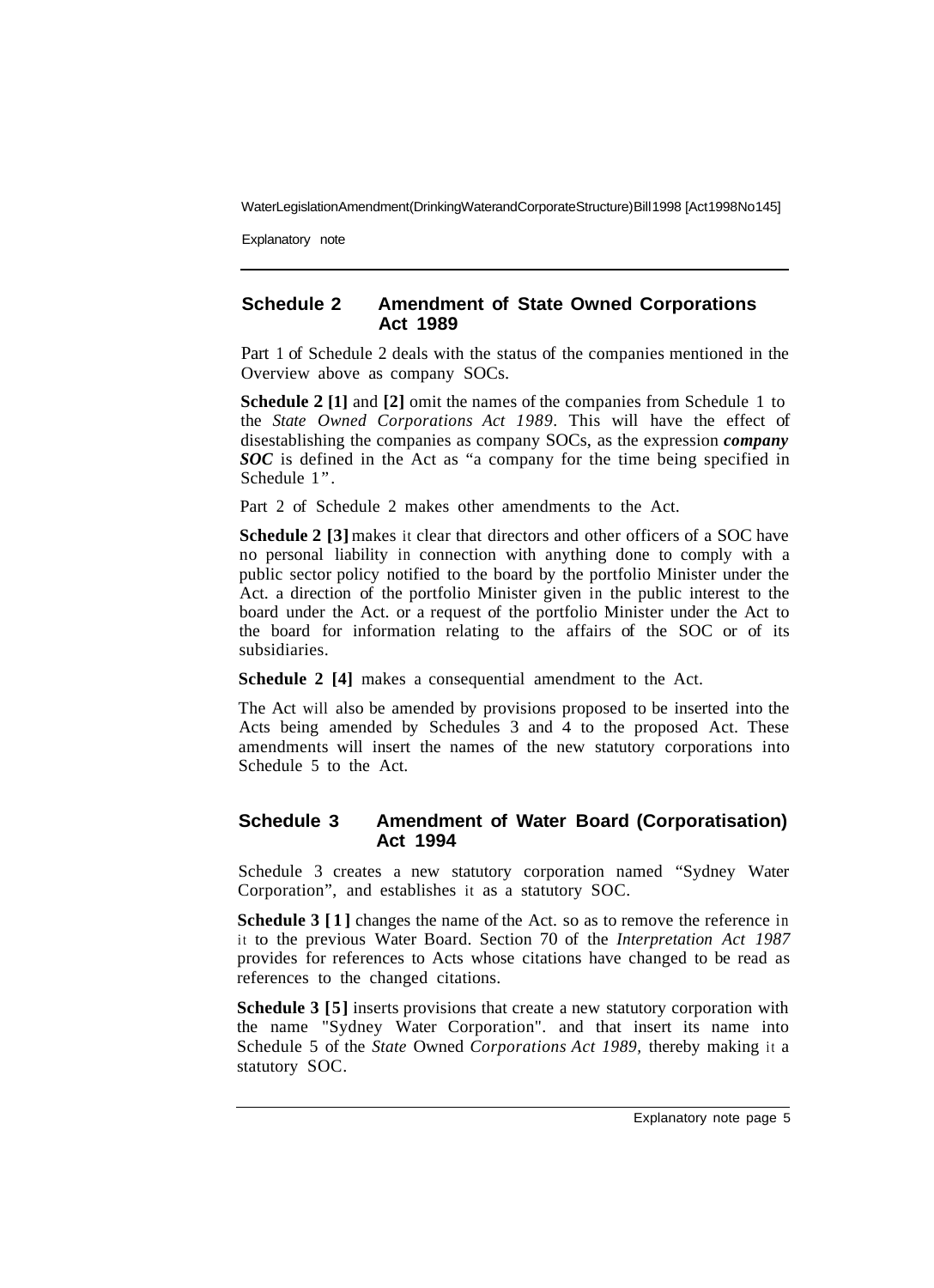WaterLegislationAmendment(DrinkingWaterandCorporateStructure) Bill 1998 [Act 1998 No 145]

Explanatory note

**Schedule 3 [6]** amends provisions relating to the transfer of assets. rights and liabilities, so that they apply for the transfer of assets, rights and liabilities of the existing company (Sydney Water Corporation Limited) to the new statutory corporation.

**Schedule 3 [10]** inserts provisions that enable the portfolio Minister to give the new statutory corporation a direction in the public interest under section 20P of the *State Owned Corporations Act 1989,* without the necessity of consulting the board of the corporation and requesting its advice as to whether the direction would be in the best interests of the corporation. This action will be able to be taken if the Minister decides that it is warranted on grounds involving urgency, public health or public safety. A statement of reasons will be required to be published.

**Schedule 3 [20]** inserts provisions of a savings or transitional nature. These provisions state that the existing company ceases to have relevant functions, makes further provisions for the transfer of the assets. rights and liabilities of the existing company to the new statutory corporation, and provides that the new statutory corporation is the successor to the existing company.

**Schedule 3** contains other amendments of a minor, consequential or ancillary nature.

#### **Schedule 4 Amendment of Hunter Water Board (Corporatisation) Act 1991**

Schedule 4 creates a new statutory corporation named "Hunter Water Corporation". and establishes it as a statutory SOC.

**Schedule 4 [l]** changes the name of the Act. so as to remove the reference in it to the previous Hunter Water Board. Section 70 of the *Interpretation Act 1987* provides for references to Acts whose citations have changed to be read as references to the changed citations.

**Schedule 4 [5]** inserts provisions that create a new statutory corporation with the name "Hunter Water Corporation". and that insert its name into Schedule 5 of the *State Owned Corporations Act 1989,* thereby making it a statutory SOC.

**Schedule 4 [6]** amends provisions relating to the transfer of assets, rights and liabilities. so that they apply for the transfer of assets. rights and liabilities of the existing company (Hunter Water Corporation Limited) to the new statutory corporation.